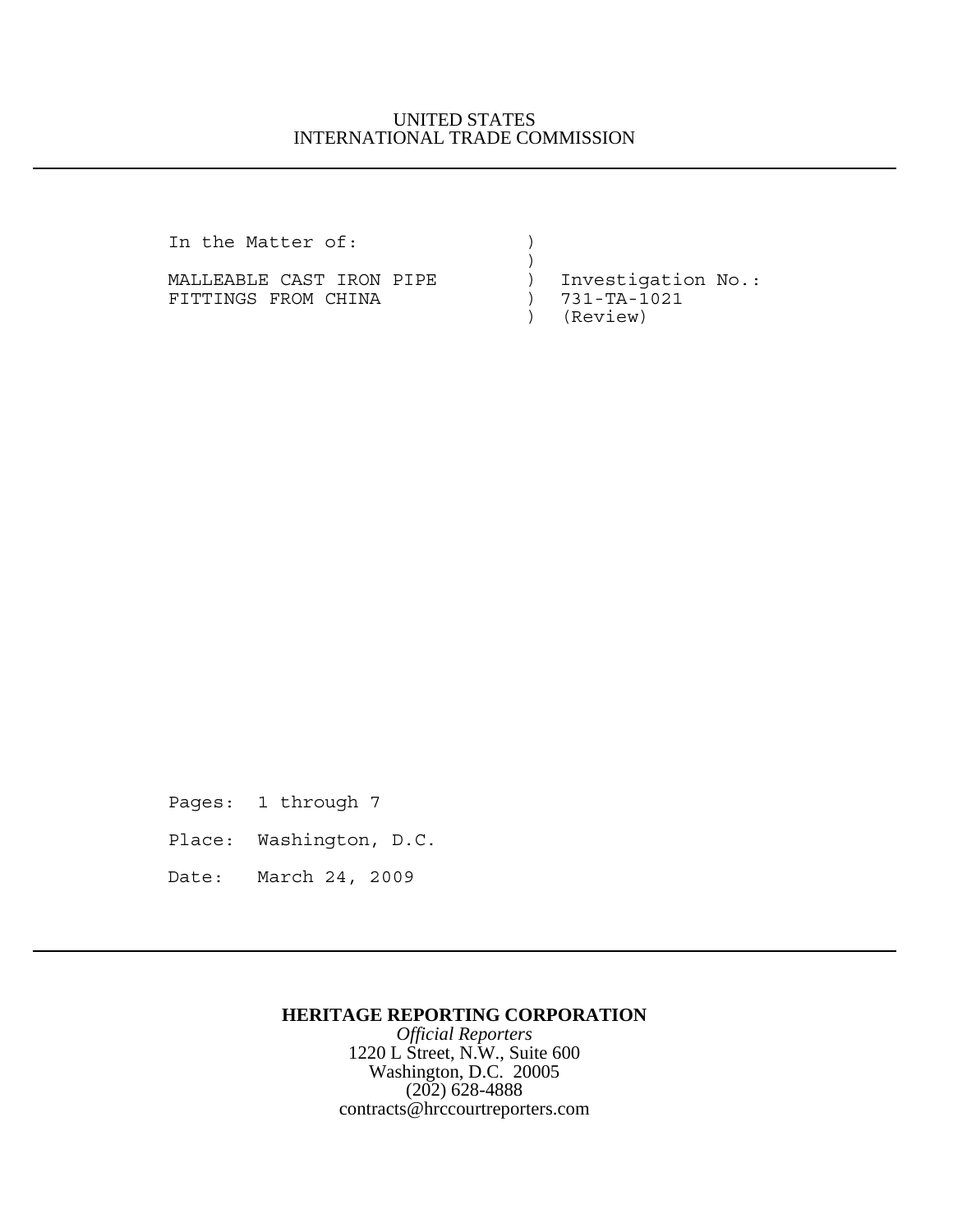THE UNITED STATES INTERNATIONAL TRADE COMMISSION

In the Matter of:  $)$ MALLEABLE CAST IRON PIPE ) Investigation No.: FITTINGS FROM CHINA (2008) 731-TA-1021

) (Review)

Tuesday, March 24, 2009

Room 101 U.S. International Trade Commission 500 E Street, S.W. Washington, D.C.

The Commission meeting commenced, pursuant to notice, at 11:00 a.m., before the Commissioners of the United States International Trade Commission, the Honorable SHARA L. ARANOFF, Chairman, presiding. APPEARANCES:

On Behalf of the International Trade Commission:

Commissioners:

SHARA L. ARANOFF, CHAIRMAN (presiding) DANIEL R. PEARSON, VICE CHAIRMAN DEANNA TANNER OKUN, COMMISSIONER CHARLOTTE R. LANE, COMMISSIONER IRVING A. WILLIAMSON, COMMISSIONER DEAN A. PINKERT, COMMISSIONER

> Heritage Reporting Corporation (202) 628-4888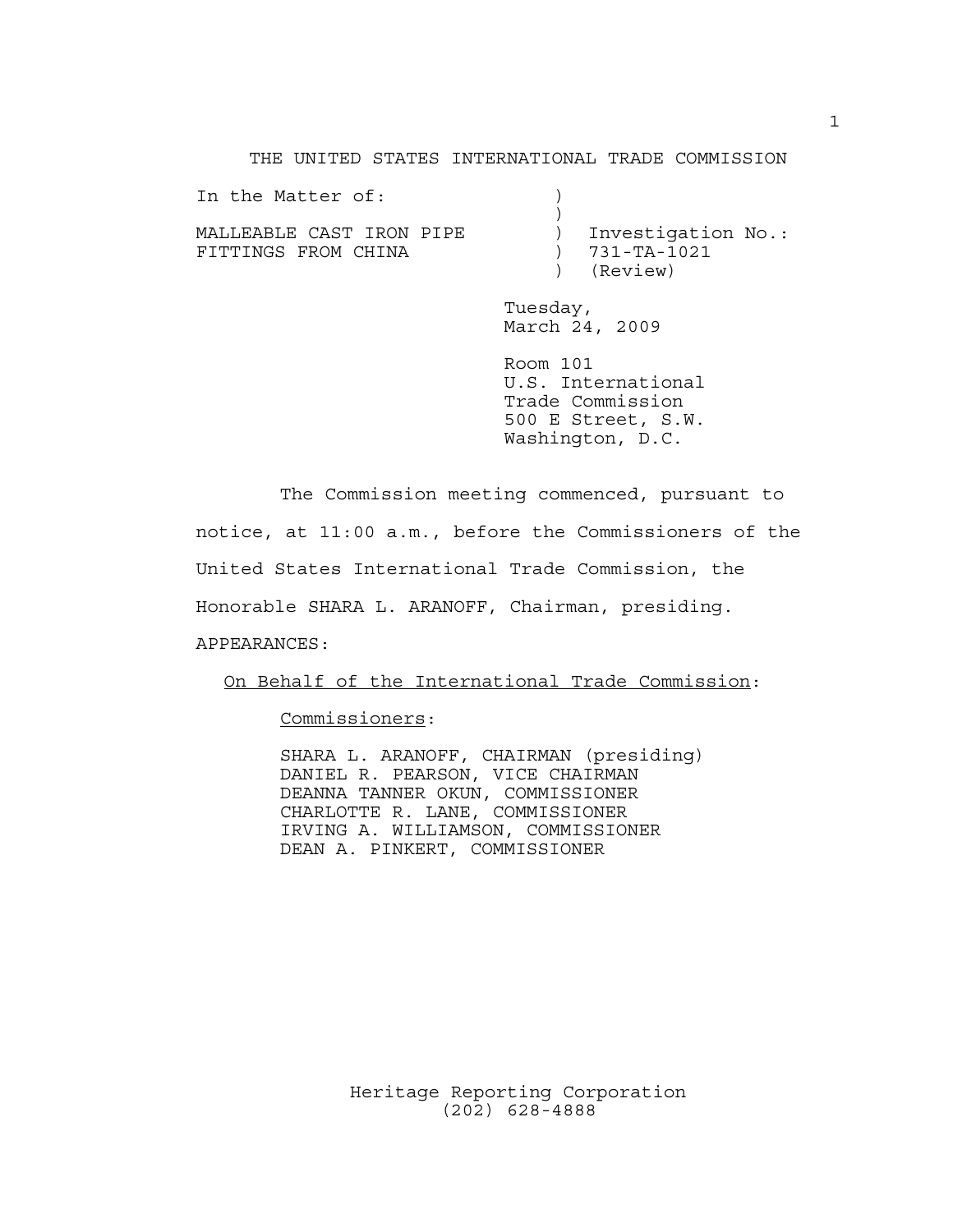APPEARANCES: (Cont'd)

MARILYN R. ABBOTT, SECRETARY TO THE COMMISSION BILL BISHOP, HEARINGS AND MEETINGS COORDINATOR

Staff:

DANA LOFGREN, INVESTIGATOR NORMAN VAN TOAI, INTERNATIONAL TRADE ANALYST PATRICK GALLAGHER, ATTORNEY JAMES McCLURE, SUPERVISORY INVESTIGATOR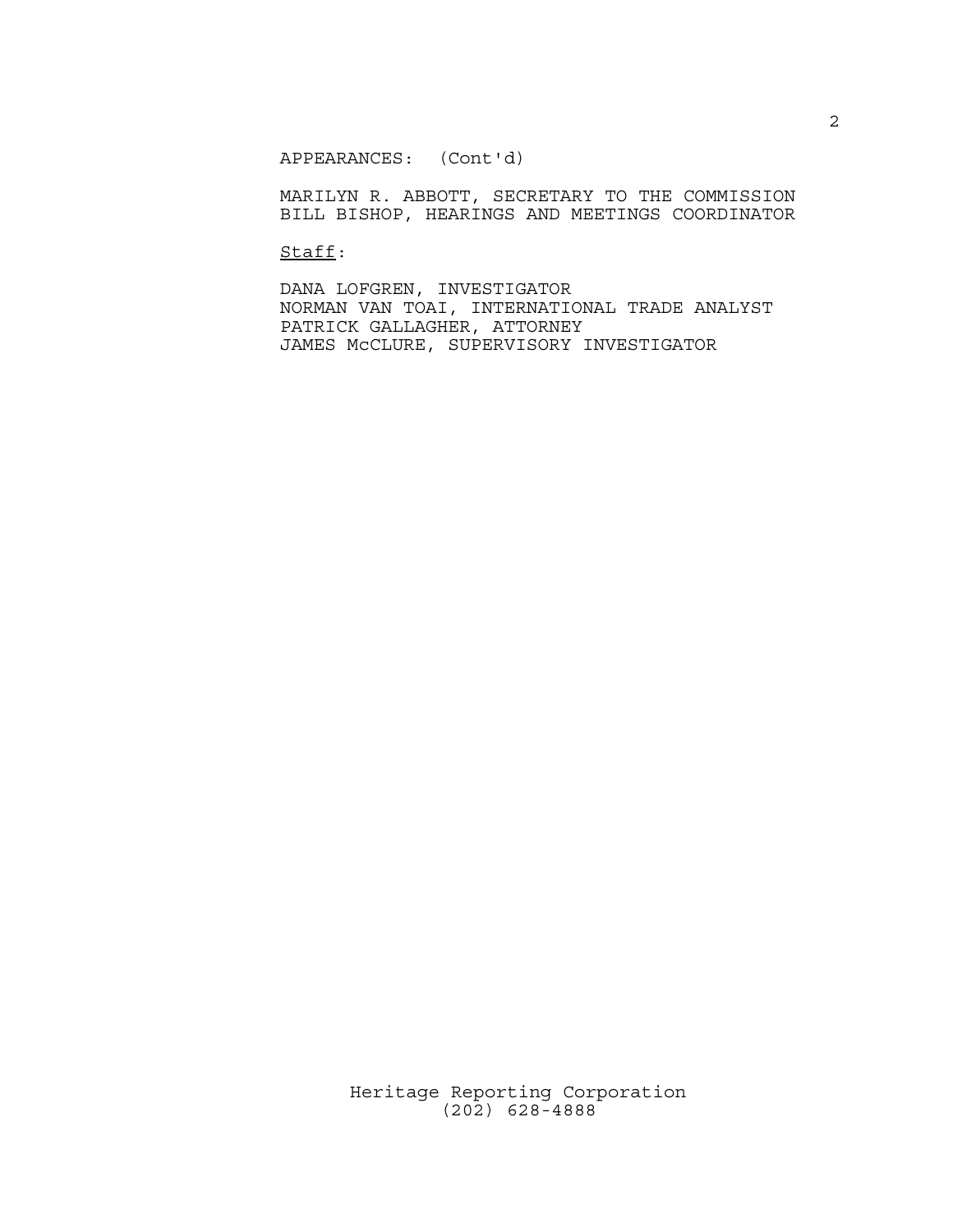## $\underline{\texttt{I}} \ \underline{\texttt{N}} \ \underline{\texttt{D}} \ \underline{\texttt{E}} \ \underline{\texttt{X}}$

3

| Meeting called to order                                                                              | 4 |
|------------------------------------------------------------------------------------------------------|---|
| Agenda for Future Meetings:<br>none                                                                  | 4 |
| Minutes: March 10, 11, and 12, 2009                                                                  | 4 |
| Ratification List: 09-004                                                                            | 4 |
| Outstanding Action Jackets:<br>none                                                                  | 4 |
| Inv. No. 731-TA-1021 (Review) (Malleable Cast Iron<br>Pipe Fittings from China) -- briefing and vote | 4 |

Heritage Reporting Corporation (202) 628-4888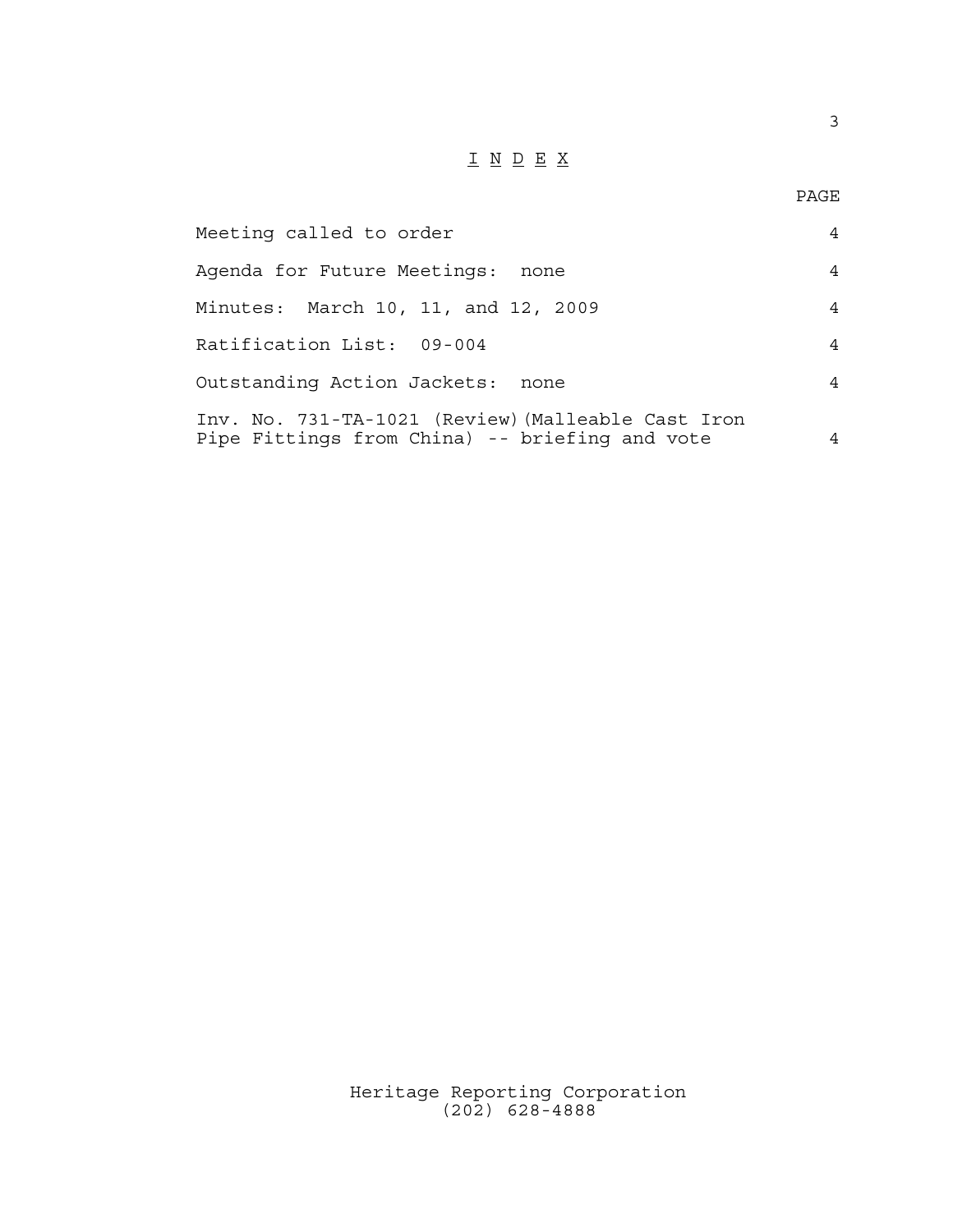| 1  | $\underline{P} \underline{R} \underline{O} \underline{C} \underline{E} \underline{E} \underline{D} \underline{I} \underline{N} \underline{G} \underline{S}$ |
|----|-------------------------------------------------------------------------------------------------------------------------------------------------------------|
| 2  | (11:00 a.m.)                                                                                                                                                |
| 3  | CHAIRMAN ARANOFF: Good morning. This                                                                                                                        |
| 4  | meeting of the U.S. International Trade Commission                                                                                                          |
| 5  | will now come to order.                                                                                                                                     |
| 6  | I understand that there are no agendas for                                                                                                                  |
| 7  | future meetings or outstanding action jackets to                                                                                                            |
| 8  | consider.                                                                                                                                                   |
| 9  | Is there any objection to approval of the                                                                                                                   |
| 10 | minutes of March 10, 11, and 12, 2009, or Ratification                                                                                                      |
| 11 | List 09-004?                                                                                                                                                |
| 12 | (No response.)                                                                                                                                              |
| 13 | CHAIRMAN ARANOFF: Hearing none, they are                                                                                                                    |
| 14 | approved.                                                                                                                                                   |
| 15 | Next we turn to the vote in Investigation                                                                                                                   |
| 16 | No. 731-TA-1021 (Review) (Malleable Cast Iron Pipe                                                                                                          |
| 17 | Fittings from China).                                                                                                                                       |
| 18 | Welcome to Mr. McClure and the staff who                                                                                                                    |
| 19 | participated in this investigation.                                                                                                                         |
| 20 | Are there any questions for the staff?                                                                                                                      |
| 21 | (No response.)                                                                                                                                              |
| 22 | CHAIRMAN ARANOFF: Are there any additions                                                                                                                   |
| 23 | or corrections to the staff report?                                                                                                                         |
| 24 | MR. McCLURE: Jim McClure, Office of                                                                                                                         |
| 25 | Investigations. Chairman Aranoff, there are no                                                                                                              |
|    | Heritage Reporting Corporation<br>$(202)$ 628-4888                                                                                                          |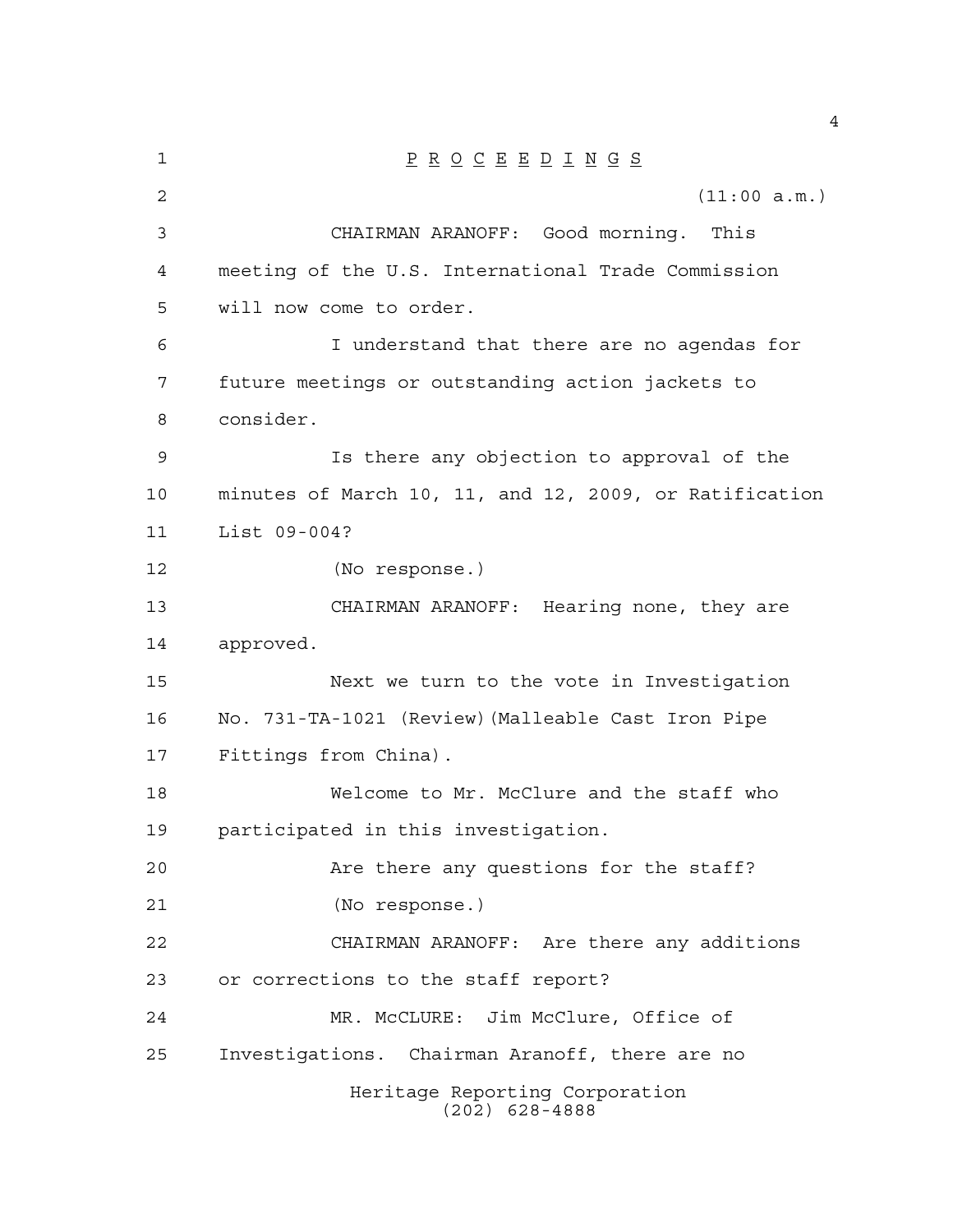Heritage Reporting Corporation (202) 628-4888 additions or corrections to the report, but before I hand the mic back to you, I would like to take the opportunity to welcome back an old friend -- actually not-so-old friend -- and colleague, Dana Lofgren. We in Investigations are really thrilled that she has come home again. Now back to you. CHAIRMAN ARANOFF: Welcome back to the Commission, Ms. Lofgren. I would be the last person to ever say this isn't a great place to leave and come back to. Is there any objection to approval of the staff report? (No response.) CHAIRMAN ARANOFF: Hearing none, it is approved. Madam Secretary, will you please call the roll? MS. ABBOTT: Commissioner Lane? COMMISSIONER LANE: I vote in the affirmative. MS. ABBOTT: Commissioner Pinkert? COMMISSIONER PINKERT: I vote in the affirmative. MS. ABBOTT: Commissioner Okun? COMMISSIONER OKUN: I vote in the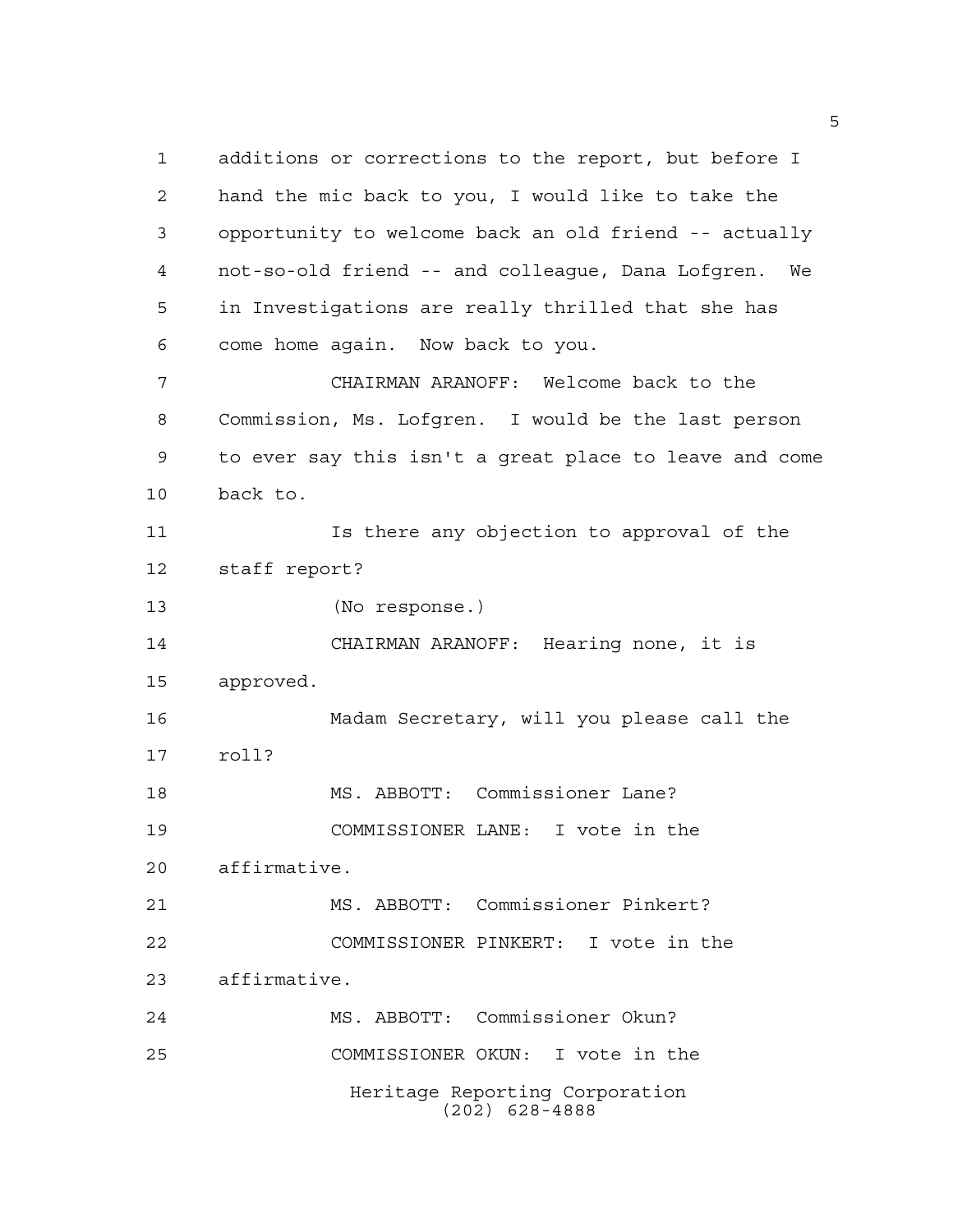affirmative.

Heritage Reporting Corporation (202) 628-4888 MS. ABBOTT: Commissioner Aranoff? CHAIRMAN ARANOFF: I vote in the affirmative. MS. ABBOTT: Commissioner Williamson? COMMISSIONER WILLIAMSON: I vote in the affirmative. MS. ABBOTT: Commissioner Pearson? VICE CHAIRMAN PEARSON: I concur with my colleagues. MS. ABBOTT: Madam Chairman, the Commission has reached an affirmative determination. CHAIRMAN ARANOFF: Thank you, Madam Secretary. Further information regarding this determination will be in the press release. Commissioners' opinions are scheduled to be transmitted to the Department of Commerce on or before April 1, 2009. Thank you to all the staff who participated in this investigation. Seeing that there is no other business before the Commission, this meeting is adjourned. (Whereupon, at 11:03 a.m., the Commission meeting in the above-entitled matter was adjourned.)